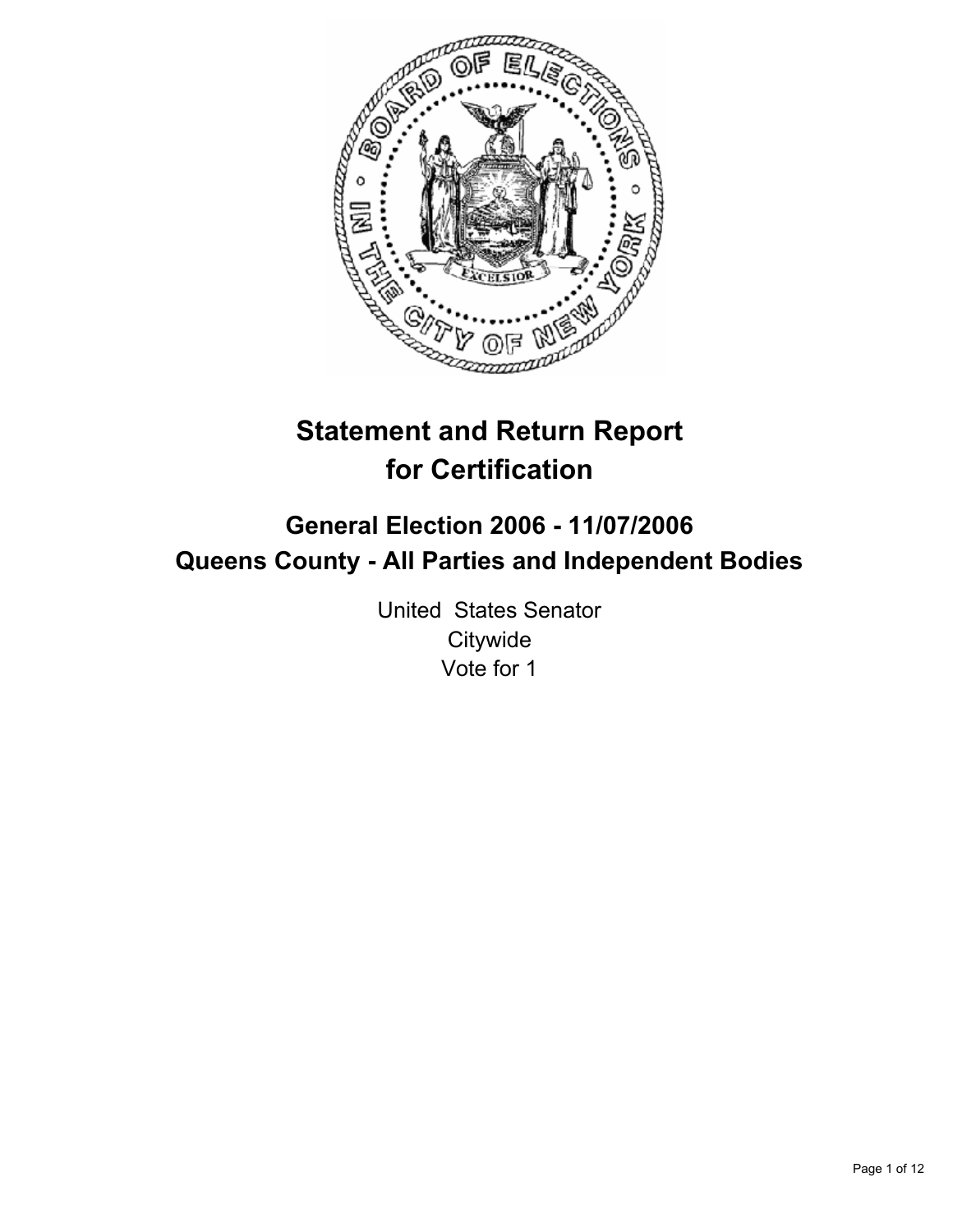

| <b>PUBLIC COUNTER</b>                     | 12,779 |
|-------------------------------------------|--------|
| <b>EMERGENCY</b>                          | 0      |
| ABSENTEE/MILITARY                         | 229    |
| <b>FEDERAL</b>                            | 63     |
| <b>AFFIDAVIT</b>                          | 160    |
| <b>Total Ballots</b>                      | 13,231 |
| JOHN SPENCER (REPUBLICAN)                 | 1,926  |
| HILLARY RODHAM CLINTON (DEMOCRATIC)       | 9,603  |
| HILLARY RODHAM CLINTON (INDEPENDENCE)     | 332    |
| JOHN SPENCER (CONSERVATIVE)               | 220    |
| HILLARY RODHAM CLINTON (WORKING FAMILIES) | 295    |
| HOWIE HAWKINS (GREEN)                     | 99     |
| JEFFREY T RUSSELL (LIBERTARIAN)           | 33     |
| ROGER CALERO (SOCIALIST WORKERS)          | 20     |
| WILLIAM VAN AUKEN (SOCIALIST EQUALITY)    | 6      |
| JOHNATHAN TASINI (WRITE-IN)               |        |
| <b>Total Votes</b>                        | 12,535 |
| Unrecorded                                | 696    |

| <b>PUBLIC COUNTER</b>                     | 20,714 |
|-------------------------------------------|--------|
| <b>EMERGENCY</b>                          | 100    |
| ABSENTEE/MILITARY                         | 527    |
| <b>FEDERAL</b>                            | 62     |
| <b>AFFIDAVIT</b>                          | 265    |
| <b>Total Ballots</b>                      | 21,668 |
| JOHN SPENCER (REPUBLICAN)                 | 5,655  |
| HILLARY RODHAM CLINTON (DEMOCRATIC)       | 12,449 |
| HILLARY RODHAM CLINTON (INDEPENDENCE)     | 469    |
| JOHN SPENCER (CONSERVATIVE)               | 895    |
| HILLARY RODHAM CLINTON (WORKING FAMILIES) | 618    |
| <b>HOWIE HAWKINS (GREEN)</b>              | 145    |
| JEFFREY T RUSSELL (LIBERTARIAN)           | 56     |
| ROGER CALERO (SOCIALIST WORKERS)          | 30     |
| WILLIAM VAN AUKEN (SOCIALIST EQUALITY)    | 1      |
| ALLAN W. JENNINGS (WRITE-IN)              |        |
| DAISY DUCK (WRITE-IN)                     |        |
| <b>Total Votes</b>                        | 20,320 |
| Unrecorded                                | 1,348  |
|                                           |        |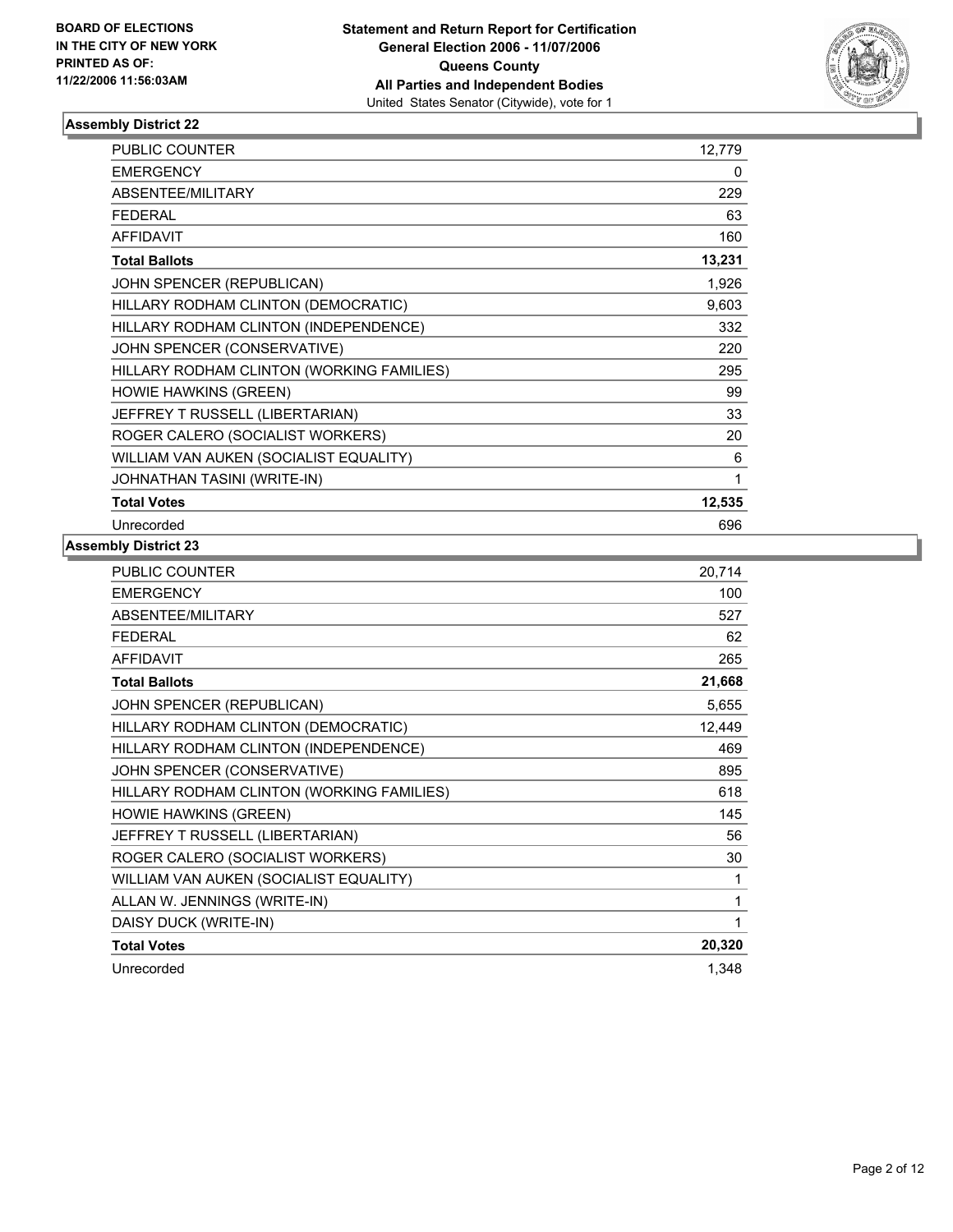

| PUBLIC COUNTER                            | 25,998 |  |
|-------------------------------------------|--------|--|
| <b>EMERGENCY</b>                          | 39     |  |
| ABSENTEE/MILITARY                         | 597    |  |
| <b>FEDERAL</b>                            | 112    |  |
| <b>AFFIDAVIT</b>                          | 262    |  |
| <b>Total Ballots</b>                      | 27,008 |  |
| JOHN SPENCER (REPUBLICAN)                 | 5,129  |  |
| HILLARY RODHAM CLINTON (DEMOCRATIC)       | 18,053 |  |
| HILLARY RODHAM CLINTON (INDEPENDENCE)     | 708    |  |
| JOHN SPENCER (CONSERVATIVE)               | 767    |  |
| HILLARY RODHAM CLINTON (WORKING FAMILIES) | 794    |  |
| HOWIE HAWKINS (GREEN)                     | 213    |  |
| JEFFREY T RUSSELL (LIBERTARIAN)           | 84     |  |
| ROGER CALERO (SOCIALIST WORKERS)          | 38     |  |
| WILLIAM VAN AUKEN (SOCIALIST EQUALITY)    | 12     |  |
| GIANARIS, MIKE (WRITE-IN)                 | 1      |  |
| JOHN GLENN (WRITE-IN)                     | 1      |  |
| JOHNATHAN TASINI (WRITE-IN)               | 1      |  |
| KENNETH DELLEQUILA (WRITE-IN)             | 1      |  |
| MICHAEL TRAGER (WRITE-IN)                 | 1      |  |
| MIGUEL FERNANDEZ (WRITE-IN)               | 1      |  |
| ROBERT VASEY (WRITE-IN)                   | 1      |  |
| <b>Total Votes</b>                        | 25,805 |  |
| Unrecorded                                | 1.203  |  |
|                                           |        |  |

| <b>PUBLIC COUNTER</b>                     | 15,915 |
|-------------------------------------------|--------|
| <b>EMERGENCY</b>                          | 108    |
| ABSENTEE/MILITARY                         | 311    |
| <b>FEDERAL</b>                            | 120    |
| <b>AFFIDAVIT</b>                          | 221    |
| <b>Total Ballots</b>                      | 16,675 |
| JOHN SPENCER (REPUBLICAN)                 | 3,174  |
| HILLARY RODHAM CLINTON (DEMOCRATIC)       | 11,062 |
| HILLARY RODHAM CLINTON (INDEPENDENCE)     | 416    |
| JOHN SPENCER (CONSERVATIVE)               | 468    |
| HILLARY RODHAM CLINTON (WORKING FAMILIES) | 515    |
| <b>HOWIE HAWKINS (GREEN)</b>              | 153    |
| JEFFREY T RUSSELL (LIBERTARIAN)           | 59     |
| ROGER CALERO (SOCIALIST WORKERS)          | 17     |
| WILLIAM VAN AUKEN (SOCIALIST EQUALITY)    | 6      |
| BISHOP CHARLES CHAPAL (WRITE-IN)          | 1      |
| SUSAN GROSSMAN (WRITE-IN)                 | 1      |
| <b>Total Votes</b>                        | 15,872 |
| Unrecorded                                | 803    |
|                                           |        |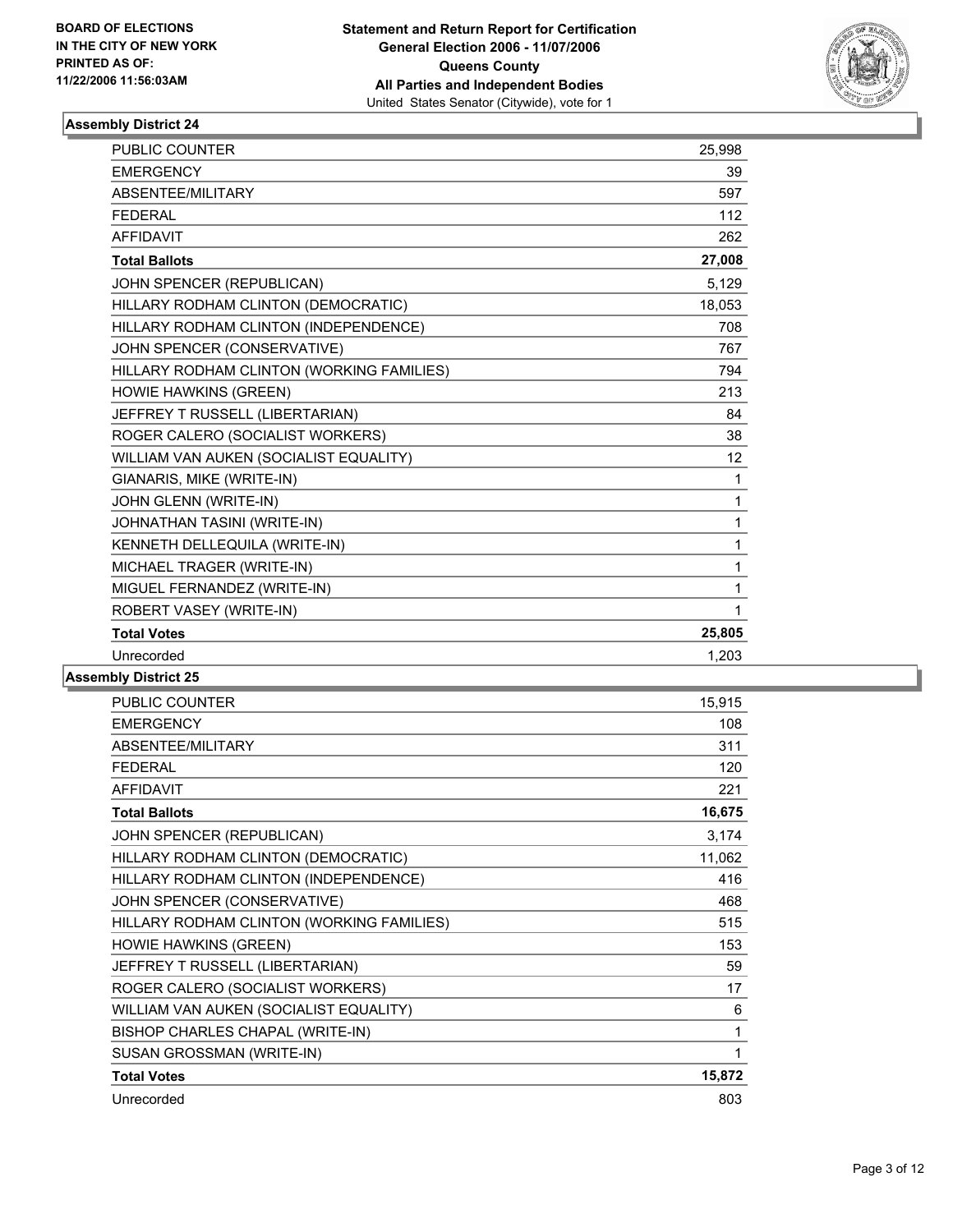

| <b>PUBLIC COUNTER</b>                     | 26,710 |
|-------------------------------------------|--------|
| <b>EMERGENCY</b>                          | 19     |
| ABSENTEE/MILITARY                         | 749    |
| <b>FEDERAL</b>                            | 88     |
| <b>AFFIDAVIT</b>                          | 244    |
| <b>Total Ballots</b>                      | 27,810 |
| JOHN SPENCER (REPUBLICAN)                 | 6,708  |
| HILLARY RODHAM CLINTON (DEMOCRATIC)       | 16,972 |
| HILLARY RODHAM CLINTON (INDEPENDENCE)     | 629    |
| JOHN SPENCER (CONSERVATIVE)               | 978    |
| HILLARY RODHAM CLINTON (WORKING FAMILIES) | 716    |
| HOWIE HAWKINS (GREEN)                     | 228    |
| JEFFREY T RUSSELL (LIBERTARIAN)           | 107    |
| ROGER CALERO (SOCIALIST WORKERS)          | 42     |
| WILLIAM VAN AUKEN (SOCIALIST EQUALITY)    | 7      |
| ALEXANDER DAF LOS JR. (WRITE-IN)          |        |
| MICHAEL GIANARIS (WRITE-IN)               |        |
| <b>Total Votes</b>                        | 26,389 |
| Unrecorded                                | 1,421  |

| <b>PUBLIC COUNTER</b>                     | 18,367         |
|-------------------------------------------|----------------|
| <b>EMERGENCY</b>                          | 41             |
| ABSENTEE/MILITARY                         | 456            |
| <b>FEDERAL</b>                            | 152            |
| <b>AFFIDAVIT</b>                          | 282            |
| <b>Total Ballots</b>                      | 19,298         |
| JOHN SPENCER (REPUBLICAN)                 | 3,864          |
| HILLARY RODHAM CLINTON (DEMOCRATIC)       | 12,729         |
| HILLARY RODHAM CLINTON (INDEPENDENCE)     | 410            |
| JOHN SPENCER (CONSERVATIVE)               | 439            |
| HILLARY RODHAM CLINTON (WORKING FAMILIES) | 620            |
| HOWIE HAWKINS (GREEN)                     | 179            |
| JEFFREY T RUSSELL (LIBERTARIAN)           | 69             |
| ROGER CALERO (SOCIALIST WORKERS)          | 30             |
| WILLIAM VAN AUKEN (SOCIALIST EQUALITY)    | $\overline{7}$ |
| ALLAN JENNINGS (WRITE-IN)                 | 1              |
| FRED NATHANSON (WRITE-IN)                 | 1              |
| JEFFERSON SMITH (WRITE-IN)                |                |
| NEITHER ASSHOLE (WRITE-IN)                | 1              |
| SCOTT MARSHALL (WRITE-IN)                 | 1              |
| <b>Total Votes</b>                        | 18,352         |
| Unrecorded                                | 946            |
|                                           |                |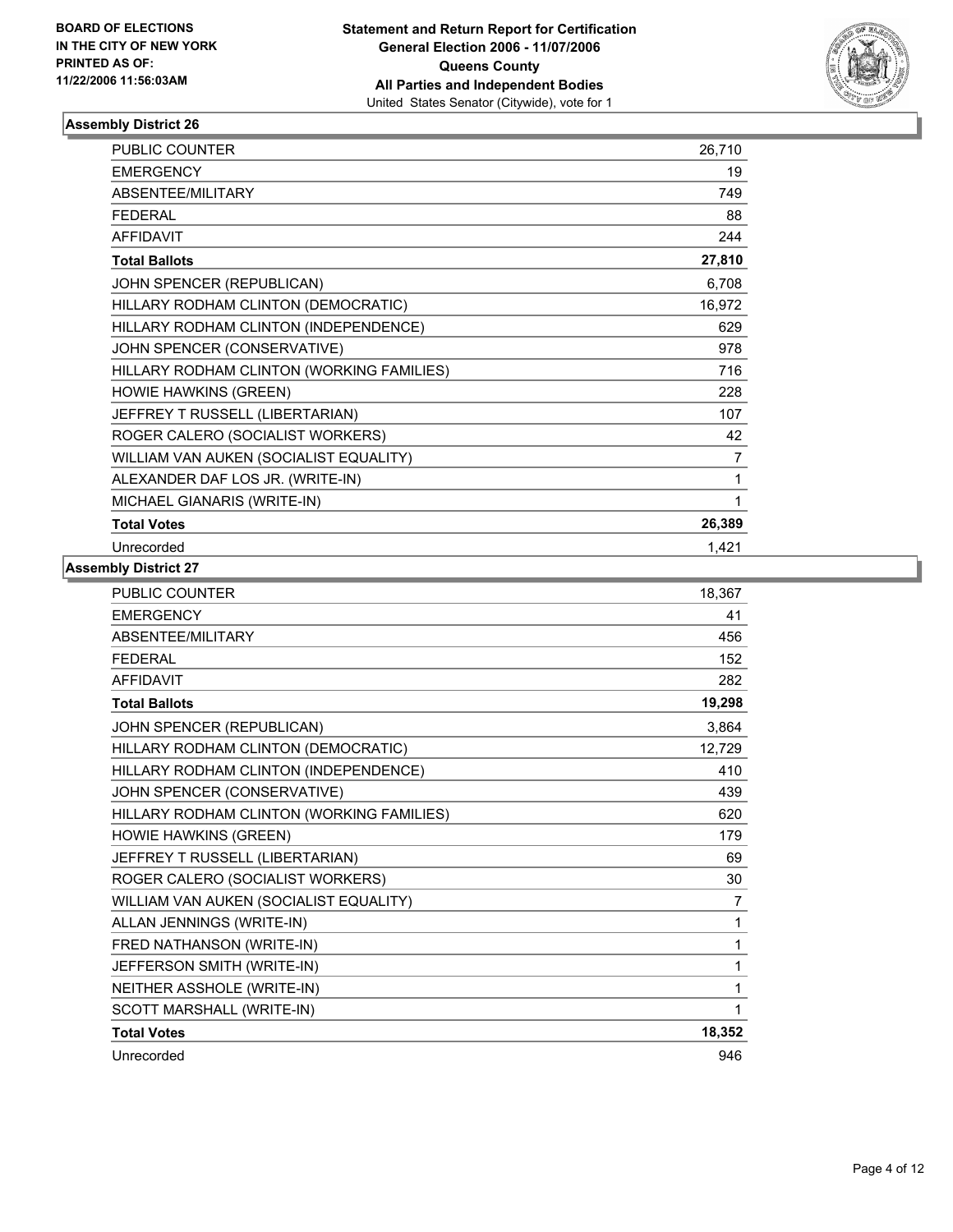

| <b>PUBLIC COUNTER</b>                     | 23,081 |
|-------------------------------------------|--------|
| <b>EMERGENCY</b>                          | 81     |
| <b>ABSENTEE/MILITARY</b>                  | 688    |
| <b>FEDERAL</b>                            | 186    |
| <b>AFFIDAVIT</b>                          | 296    |
| <b>Total Ballots</b>                      | 24,332 |
| JOHN SPENCER (REPUBLICAN)                 | 5,337  |
| HILLARY RODHAM CLINTON (DEMOCRATIC)       | 15,639 |
| HILLARY RODHAM CLINTON (INDEPENDENCE)     | 500    |
| JOHN SPENCER (CONSERVATIVE)               | 647    |
| HILLARY RODHAM CLINTON (WORKING FAMILIES) | 703    |
| HOWIE HAWKINS (GREEN)                     | 271    |
| JEFFREY T RUSSELL (LIBERTARIAN)           | 117    |
| ROGER CALERO (SOCIALIST WORKERS)          | 56     |
| WILLIAM VAN AUKEN (SOCIALIST EQUALITY)    | 19     |
| ALLAN JENNINGS (WRITE-IN)                 | 1      |
| ERIC DUWE (WRITE-IN)                      |        |
| JENNINGS (WRITE-IN)                       |        |
| JOEL BERGER (WRITE-IN)                    |        |
| <b>Total Votes</b>                        | 23,293 |
| Unrecorded                                | 1,039  |

| <b>PUBLIC COUNTER</b><br>20,357               |                |
|-----------------------------------------------|----------------|
| <b>EMERGENCY</b>                              | 6              |
| <b>ABSENTEE/MILITARY</b>                      | 319            |
| <b>FEDERAL</b>                                | 24             |
| <b>AFFIDAVIT</b>                              | 336            |
| 21,042<br><b>Total Ballots</b>                |                |
| JOHN SPENCER (REPUBLICAN)                     | 758            |
| HILLARY RODHAM CLINTON (DEMOCRATIC)<br>18,117 |                |
| HILLARY RODHAM CLINTON (INDEPENDENCE)         | 511            |
| JOHN SPENCER (CONSERVATIVE)                   | 126            |
| HILLARY RODHAM CLINTON (WORKING FAMILIES)     | 911            |
| HOWIE HAWKINS (GREEN)                         | 64             |
| JEFFREY T RUSSELL (LIBERTARIAN)               | 13             |
| ROGER CALERO (SOCIALIST WORKERS)              | 20             |
| WILLIAM VAN AUKEN (SOCIALIST EQUALITY)        | 4              |
| ALAN W. JENNINGS (WRITE-IN)                   | $\overline{2}$ |
| ALLAN JENNINGS (WRITE-IN)                     | $\overline{c}$ |
| ALLAN W. JENNINGS (WRITE-IN)                  | $\overline{2}$ |
| MARY C CRONIN (WRITE-IN)                      | 1              |
| SHIRLEY L. HUNTLEY (WRITE-IN)                 | 1              |
| <b>Total Votes</b><br>20,532                  |                |
| Unrecorded                                    | 510            |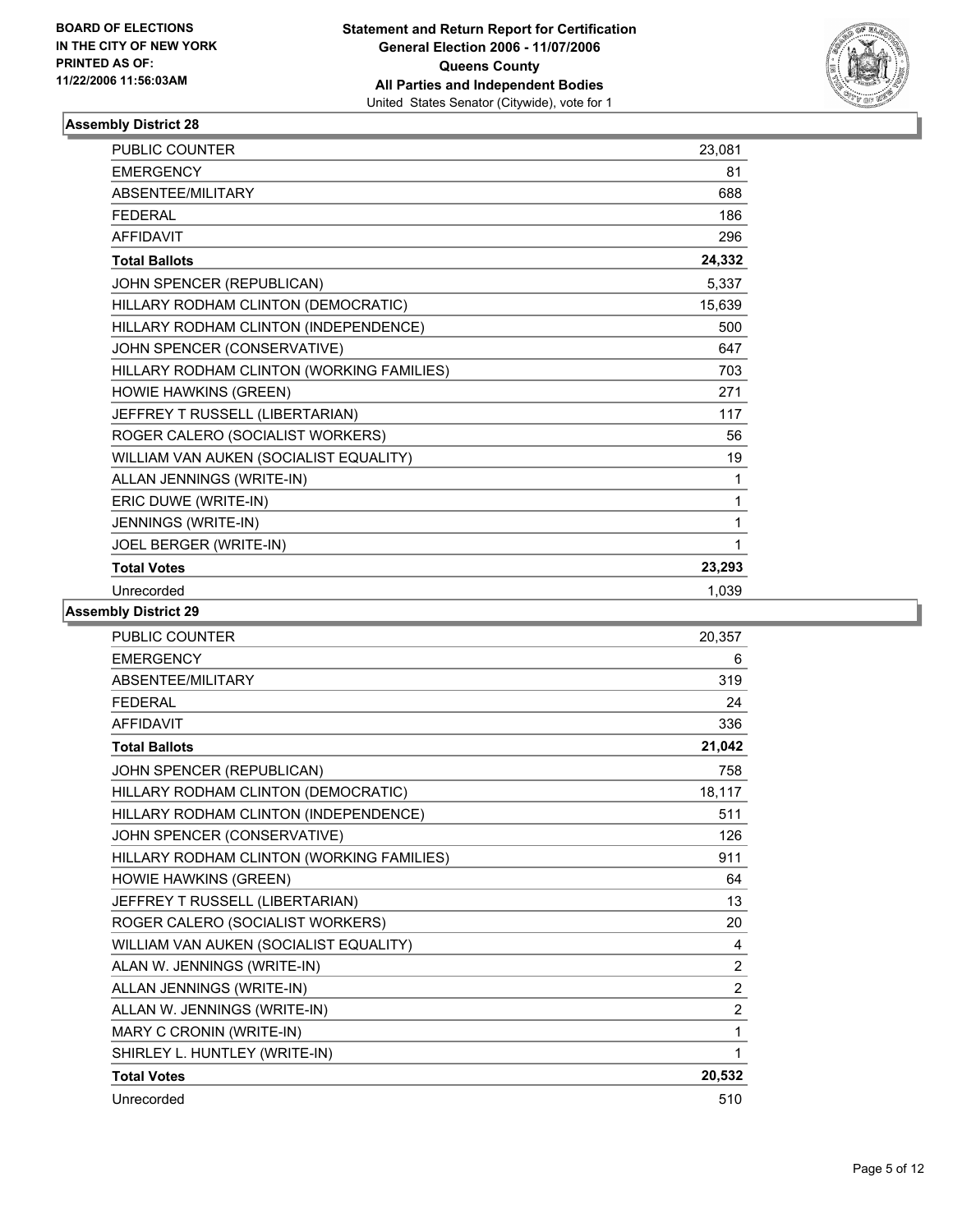

| <b>PUBLIC COUNTER</b>                     | 16,756 |
|-------------------------------------------|--------|
| <b>EMERGENCY</b>                          | 21     |
| ABSENTEE/MILITARY                         | 329    |
| <b>FEDERAL</b>                            | 97     |
| <b>AFFIDAVIT</b>                          | 301    |
| <b>Total Ballots</b>                      | 17,504 |
| JOHN SPENCER (REPUBLICAN)                 | 3,580  |
| HILLARY RODHAM CLINTON (DEMOCRATIC)       | 11,105 |
| HILLARY RODHAM CLINTON (INDEPENDENCE)     | 427    |
| JOHN SPENCER (CONSERVATIVE)               | 560    |
| HILLARY RODHAM CLINTON (WORKING FAMILIES) | 605    |
| HOWIE HAWKINS (GREEN)                     | 281    |
| JEFFREY T RUSSELL (LIBERTARIAN)           | 59     |
| ROGER CALERO (SOCIALIST WORKERS)          | 40     |
| WILLIAM VAN AUKEN (SOCIALIST EQUALITY)    | 7      |
| ELLEN KODADEK (WRITE-IN)                  | 1      |
| WILLIAM T. CONROY (WRITE-IN)              |        |
| <b>Total Votes</b>                        | 16,666 |
| Unrecorded                                | 838    |

| <b>PUBLIC COUNTER</b>                     | 15,434 |
|-------------------------------------------|--------|
| <b>EMERGENCY</b>                          | 113    |
| ABSENTEE/MILITARY                         | 343    |
| <b>FEDERAL</b>                            | 35     |
| <b>AFFIDAVIT</b>                          | 309    |
| <b>Total Ballots</b>                      | 16,234 |
| JOHN SPENCER (REPUBLICAN)                 | 784    |
| HILLARY RODHAM CLINTON (DEMOCRATIC)       | 13,360 |
| HILLARY RODHAM CLINTON (INDEPENDENCE)     | 536    |
| JOHN SPENCER (CONSERVATIVE)               | 141    |
| HILLARY RODHAM CLINTON (WORKING FAMILIES) | 622    |
| HOWIE HAWKINS (GREEN)                     | 51     |
| JEFFREY T RUSSELL (LIBERTARIAN)           | 18     |
| ROGER CALERO (SOCIALIST WORKERS)          | 35     |
| WILLIAM VAN AUKEN (SOCIALIST EQUALITY)    | 4      |
| ALLAN JENNINGS (WRITE-IN)                 | 3      |
| ALLEN JENNINGS (WRITE-IN)                 | 1      |
| CHARLES BARON (WRITE-IN)                  | 1      |
| E. FINK (WRITE-IN)                        | 1      |
| <b>GREGORY W. MEEKS (WRITE-IN)</b>        |        |
| <b>Total Votes</b>                        | 15,558 |
| Unrecorded                                | 676    |
|                                           |        |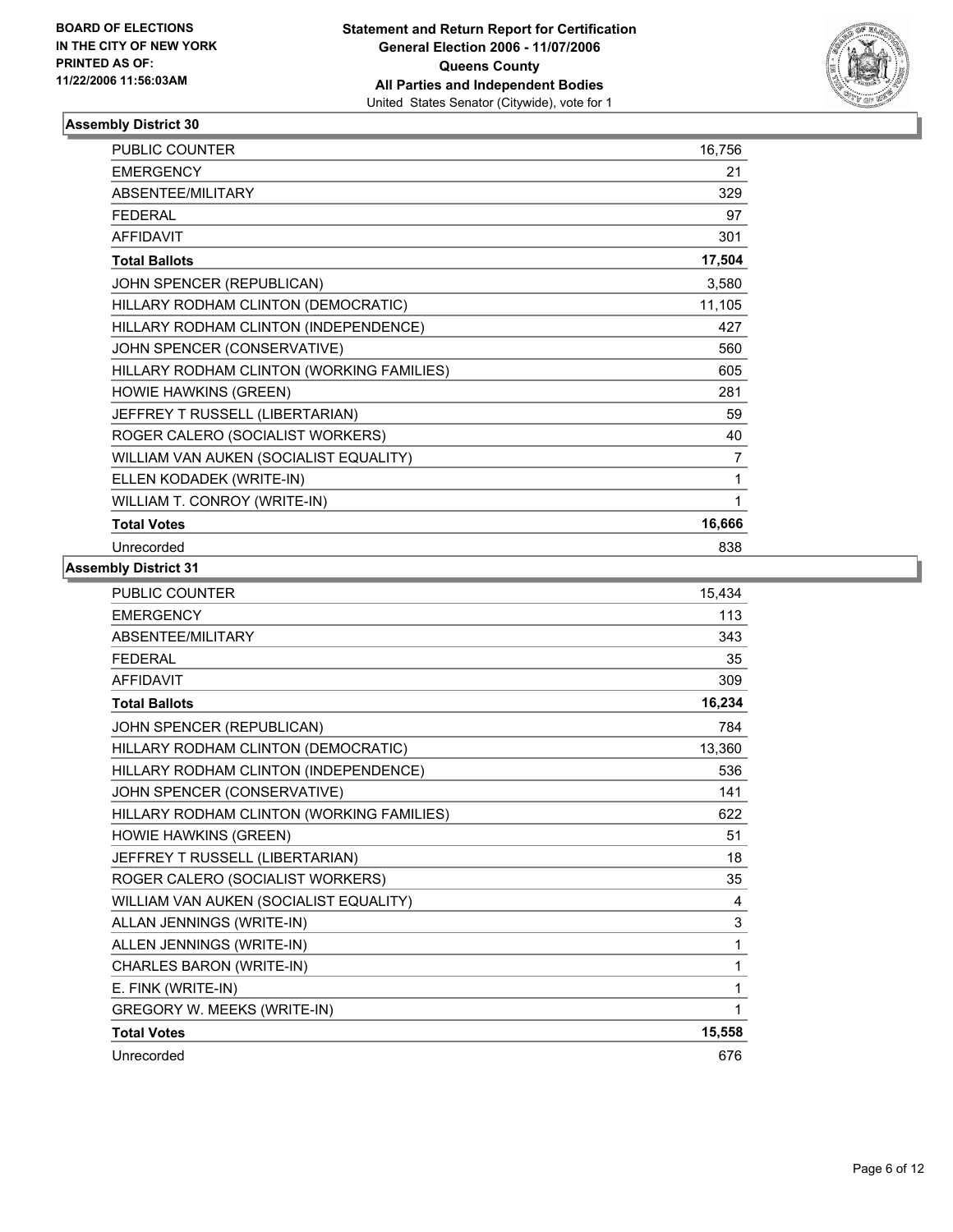

| <b>PUBLIC COUNTER</b>                     | 18,612 |
|-------------------------------------------|--------|
| <b>EMERGENCY</b>                          | 29     |
| ABSENTEE/MILITARY                         | 197    |
| <b>FEDERAL</b>                            | 17     |
| <b>AFFIDAVIT</b>                          | 323    |
| <b>Total Ballots</b>                      | 19,178 |
| JOHN SPENCER (REPUBLICAN)                 | 429    |
| HILLARY RODHAM CLINTON (DEMOCRATIC)       | 16,574 |
| HILLARY RODHAM CLINTON (INDEPENDENCE)     | 482    |
| JOHN SPENCER (CONSERVATIVE)               | 91     |
| HILLARY RODHAM CLINTON (WORKING FAMILIES) | 842    |
| HOWIE HAWKINS (GREEN)                     | 56     |
| JEFFREY T RUSSELL (LIBERTARIAN)           | 15     |
| ROGER CALERO (SOCIALIST WORKERS)          | 17     |
| WILLIAM VAN AUKEN (SOCIALIST EQUALITY)    | 6      |
| ALLAN JENNINGS (WRITE-IN)                 | 24     |
| AMADO DIALLO (WRITE-IN)                   | 1      |
| ELIZABETH GOLDSMITH (WRITE-IN)            | 4      |
| JONATHAN TISANI (WRITE-IN)                | 1      |
| <b>Total Votes</b>                        | 18,542 |
| Unrecorded                                | 636    |

| PUBLIC COUNTER                            | 22,172 |
|-------------------------------------------|--------|
| <b>EMERGENCY</b>                          | 0      |
| ABSENTEE/MILITARY                         | 226    |
| <b>FEDERAL</b>                            | 14     |
| <b>AFFIDAVIT</b>                          | 286    |
| <b>Total Ballots</b>                      | 22,698 |
| JOHN SPENCER (REPUBLICAN)                 | 1,666  |
| HILLARY RODHAM CLINTON (DEMOCRATIC)       | 18,300 |
| HILLARY RODHAM CLINTON (INDEPENDENCE)     | 543    |
| JOHN SPENCER (CONSERVATIVE)               | 325    |
| HILLARY RODHAM CLINTON (WORKING FAMILIES) | 1,010  |
| <b>HOWIE HAWKINS (GREEN)</b>              | 97     |
| JEFFREY T RUSSELL (LIBERTARIAN)           | 35     |
| ROGER CALERO (SOCIALIST WORKERS)          | 14     |
| WILLIAM VAN AUKEN (SOCIALIST EQUALITY)    | 8      |
| ALI MC CLEAN (WRITE-IN)                   | 1      |
| <b>Total Votes</b>                        | 21,999 |
| Unrecorded                                | 699    |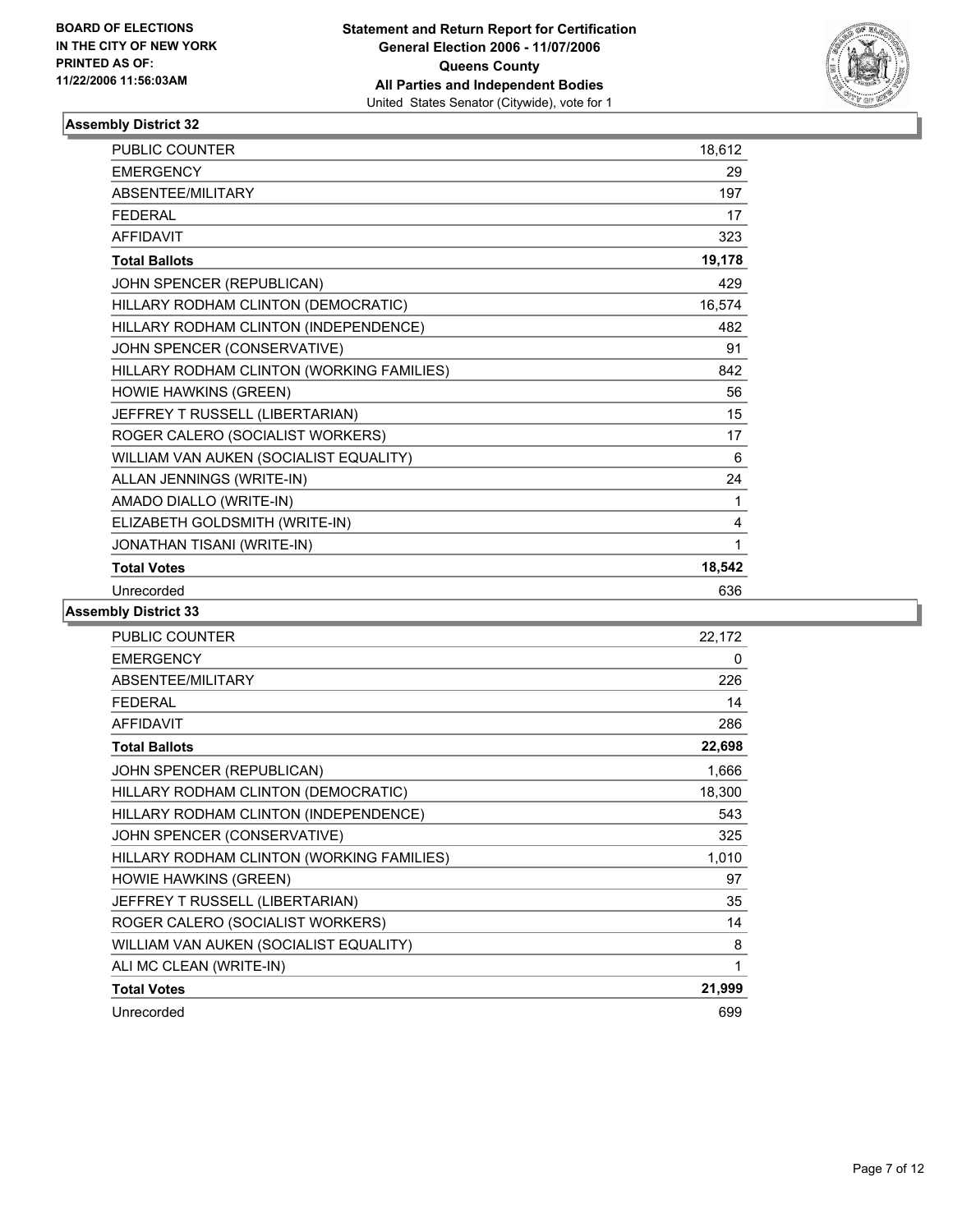

| <b>PUBLIC COUNTER</b>                     | 13,876 |
|-------------------------------------------|--------|
| <b>EMERGENCY</b>                          | 49     |
| ABSENTEE/MILITARY                         | 200    |
| <b>FEDERAL</b>                            | 84     |
| <b>AFFIDAVIT</b>                          | 235    |
| <b>Total Ballots</b>                      | 14,444 |
| JOHN SPENCER (REPUBLICAN)                 | 1,982  |
| HILLARY RODHAM CLINTON (DEMOCRATIC)       | 10,683 |
| HILLARY RODHAM CLINTON (INDEPENDENCE)     | 329    |
| JOHN SPENCER (CONSERVATIVE)               | 220    |
| HILLARY RODHAM CLINTON (WORKING FAMILIES) | 471    |
| <b>HOWIE HAWKINS (GREEN)</b>              | 172    |
| JEFFREY T RUSSELL (LIBERTARIAN)           | 42     |
| ROGER CALERO (SOCIALIST WORKERS)          | 34     |
| WILLIAM VAN AUKEN (SOCIALIST EQUALITY)    | 13     |
| ELAINE BERGENFELD (WRITE-IN)              | 1      |
| TOM WEISS (WRITE-IN)                      |        |
| <b>Total Votes</b>                        | 13,948 |
| Unrecorded                                | 496    |

| <b>PUBLIC COUNTER</b>                     | 12,973 |
|-------------------------------------------|--------|
| <b>EMERGENCY</b>                          | 0      |
| ABSENTEE/MILITARY                         | 272    |
| <b>FEDERAL</b>                            | 53     |
| <b>AFFIDAVIT</b>                          | 181    |
| <b>Total Ballots</b>                      | 13,479 |
| JOHN SPENCER (REPUBLICAN)                 | 1,278  |
| HILLARY RODHAM CLINTON (DEMOCRATIC)       | 10,699 |
| HILLARY RODHAM CLINTON (INDEPENDENCE)     | 344    |
| JOHN SPENCER (CONSERVATIVE)               | 160    |
| HILLARY RODHAM CLINTON (WORKING FAMILIES) | 415    |
| <b>HOWIE HAWKINS (GREEN)</b>              | 75     |
| JEFFREY T RUSSELL (LIBERTARIAN)           | 30     |
| ROGER CALERO (SOCIALIST WORKERS)          | 29     |
| WILLIAM VAN AUKEN (SOCIALIST EQUALITY)    | 5      |
| <b>Total Votes</b>                        | 13,035 |
| Unrecorded                                | 444    |
|                                           |        |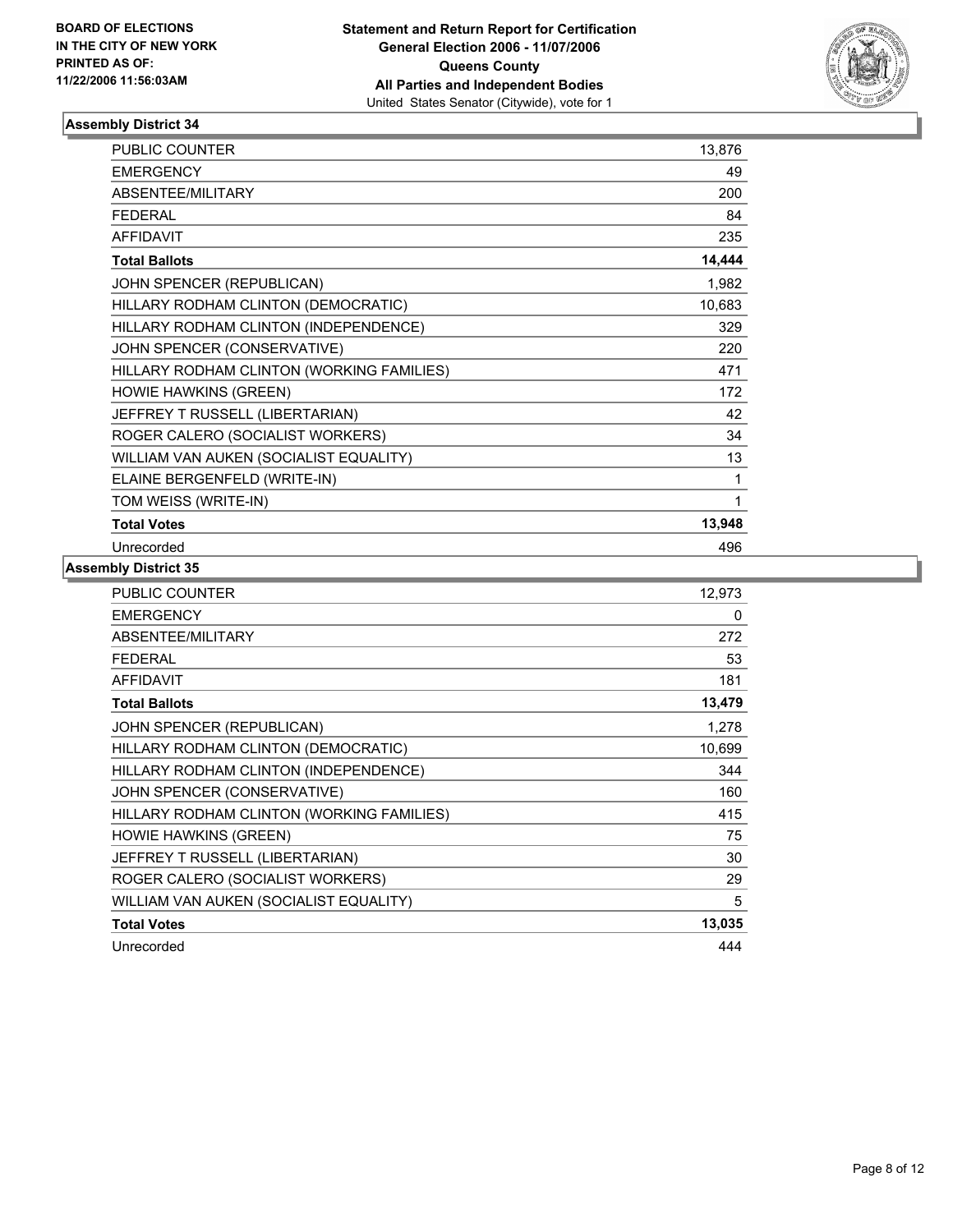

| <b>PUBLIC COUNTER</b>                     | 16,661 |
|-------------------------------------------|--------|
| <b>EMERGENCY</b>                          | 0      |
| ABSENTEE/MILITARY                         | 206    |
| <b>FEDERAL</b>                            | 178    |
| <b>AFFIDAVIT</b>                          | 434    |
| <b>Total Ballots</b>                      | 17,479 |
| JOHN SPENCER (REPUBLICAN)                 | 2,515  |
| HILLARY RODHAM CLINTON (DEMOCRATIC)       | 12,032 |
| HILLARY RODHAM CLINTON (INDEPENDENCE)     | 513    |
| JOHN SPENCER (CONSERVATIVE)               | 296    |
| HILLARY RODHAM CLINTON (WORKING FAMILIES) | 740    |
| <b>HOWIE HAWKINS (GREEN)</b>              | 373    |
| JEFFREY T RUSSELL (LIBERTARIAN)           | 105    |
| ROGER CALERO (SOCIALIST WORKERS)          | 56     |
| WILLIAM VAN AUKEN (SOCIALIST EQUALITY)    | 12     |
| <b>JONATHAN TASINI (WRITE-IN)</b>         |        |
| <b>Total Votes</b>                        | 16,643 |
| Unrecorded                                | 836    |

| <b>PUBLIC COUNTER</b>                     | 14,129 |
|-------------------------------------------|--------|
| <b>EMERGENCY</b>                          | 0      |
| ABSENTEE/MILITARY                         | 178    |
| <b>FEDERAL</b>                            | 62     |
| <b>AFFIDAVIT</b>                          | 331    |
| <b>Total Ballots</b>                      | 14,700 |
| JOHN SPENCER (REPUBLICAN)                 | 1,661  |
| HILLARY RODHAM CLINTON (DEMOCRATIC)       | 10,932 |
| HILLARY RODHAM CLINTON (INDEPENDENCE)     | 365    |
| JOHN SPENCER (CONSERVATIVE)               | 243    |
| HILLARY RODHAM CLINTON (WORKING FAMILIES) | 570    |
| <b>HOWIE HAWKINS (GREEN)</b>              | 249    |
| JEFFREY T RUSSELL (LIBERTARIAN)           | 65     |
| ROGER CALERO (SOCIALIST WORKERS)          | 28     |
| WILLIAM VAN AUKEN (SOCIALIST EQUALITY)    | 11     |
| AL SHARPTON (WRITE-IN)                    | 1      |
| JONATHAN TASANI (WRITE-IN)                | 1      |
| <b>JONATHAN TISANI (WRITE-IN)</b>         | 1      |
| MISS PIGGY (WRITE-IN)                     | 1      |
| REGINA PAPALARDO (WRITE-IN)               | 1      |
| RUDY GULIANI (WRITE-IN)                   | 1      |
| WALTER IWARHI (WRITE-IN)                  | 1      |
| <b>Total Votes</b>                        | 14,131 |
| Unrecorded                                | 569    |
|                                           |        |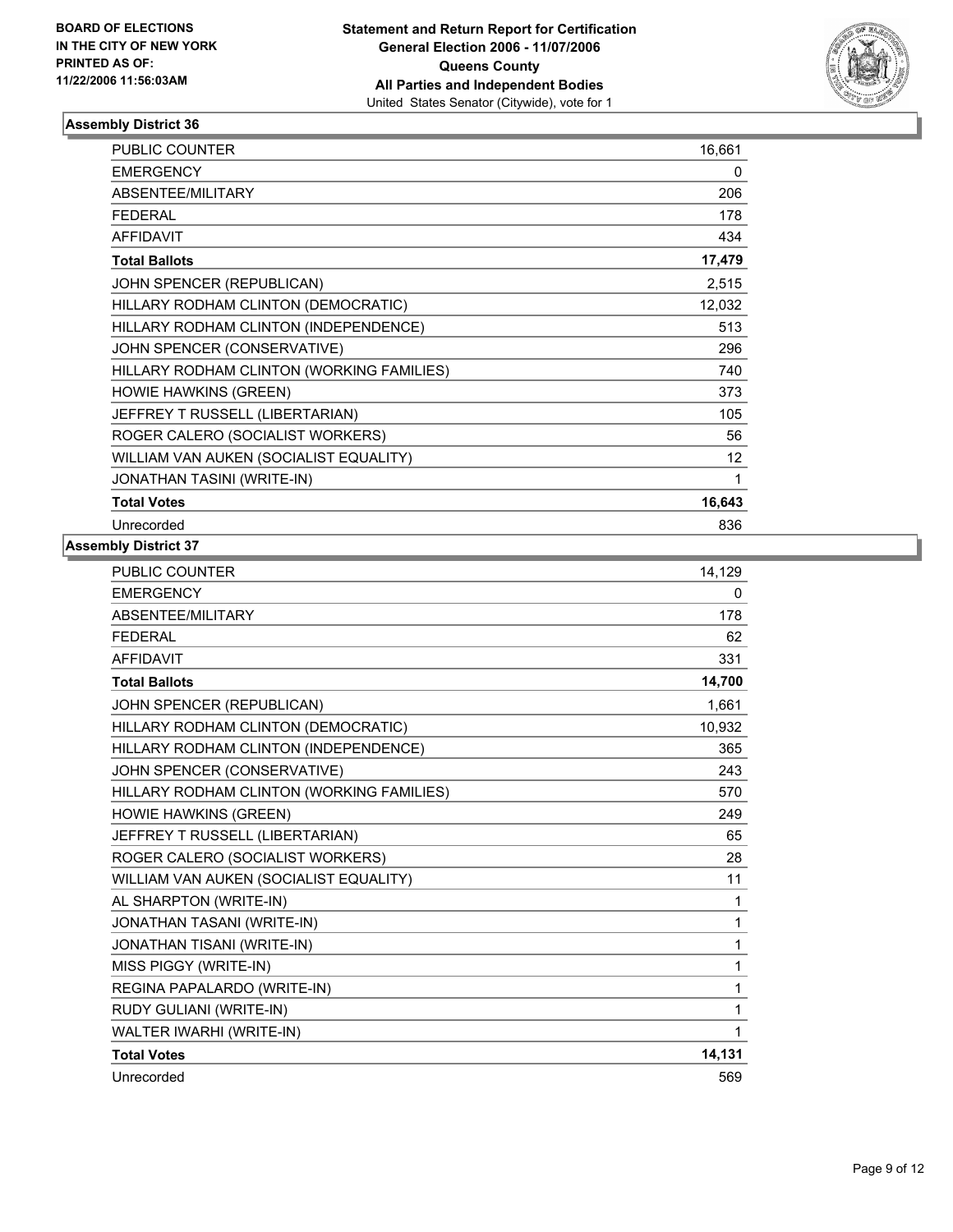

| <b>PUBLIC COUNTER</b>                     | 13,048         |
|-------------------------------------------|----------------|
| <b>EMERGENCY</b>                          | 8              |
| ABSENTEE/MILITARY                         | 194            |
| <b>FFDFRAI</b>                            | 39             |
| <b>AFFIDAVIT</b>                          | 243            |
| <b>Total Ballots</b>                      | 13,532         |
| JOHN SPENCER (REPUBLICAN)                 | 2,697          |
| HILLARY RODHAM CLINTON (DEMOCRATIC)       | 8,729          |
| HILLARY RODHAM CLINTON (INDEPENDENCE)     | 346            |
| JOHN SPENCER (CONSERVATIVE)               | 507            |
| HILLARY RODHAM CLINTON (WORKING FAMILIES) | 388            |
| HOWIE HAWKINS (GREEN)                     | 86             |
| JEFFREY T RUSSELL (LIBERTARIAN)           | 39             |
| ROGER CALERO (SOCIALIST WORKERS)          | 24             |
| WILLIAM VAN AUKEN (SOCIALIST EQUALITY)    | 3              |
| ALLAN JENNINGS (WRITE-IN)                 | 1              |
| EDWARD FIORILLO (WRITE-IN)                | 1              |
| <b>JONATHON TASINI (WRITE-IN)</b>         |                |
| LEWIS BLACK (WRITE-IN)                    | 1              |
| RUDY GIULIANI (WRITE-IN)                  | $\overline{2}$ |
| <b>Total Votes</b>                        | 12,825         |
| Unrecorded                                | 707            |

| <b>PUBLIC COUNTER</b>                     | 9,938  |
|-------------------------------------------|--------|
| <b>EMERGENCY</b>                          | 49     |
| ABSENTEE/MILITARY                         | 121    |
| <b>FEDERAL</b>                            | 41     |
| <b>AFFIDAVIT</b>                          | 180    |
| <b>Total Ballots</b>                      | 10,329 |
| JOHN SPENCER (REPUBLICAN)                 | 1,019  |
| HILLARY RODHAM CLINTON (DEMOCRATIC)       | 7,965  |
| HILLARY RODHAM CLINTON (INDEPENDENCE)     | 236    |
| JOHN SPENCER (CONSERVATIVE)               | 107    |
| HILLARY RODHAM CLINTON (WORKING FAMILIES) | 333    |
| <b>HOWIE HAWKINS (GREEN)</b>              | 112    |
| JEFFREY T RUSSELL (LIBERTARIAN)           | 22     |
| ROGER CALERO (SOCIALIST WORKERS)          | 23     |
| WILLIAM VAN AUKEN (SOCIALIST EQUALITY)    | 12     |
| <b>JONATHAN TASINI (WRITE-IN)</b>         | 1      |
| <b>Total Votes</b>                        | 9,830  |
| Unrecorded                                | 499    |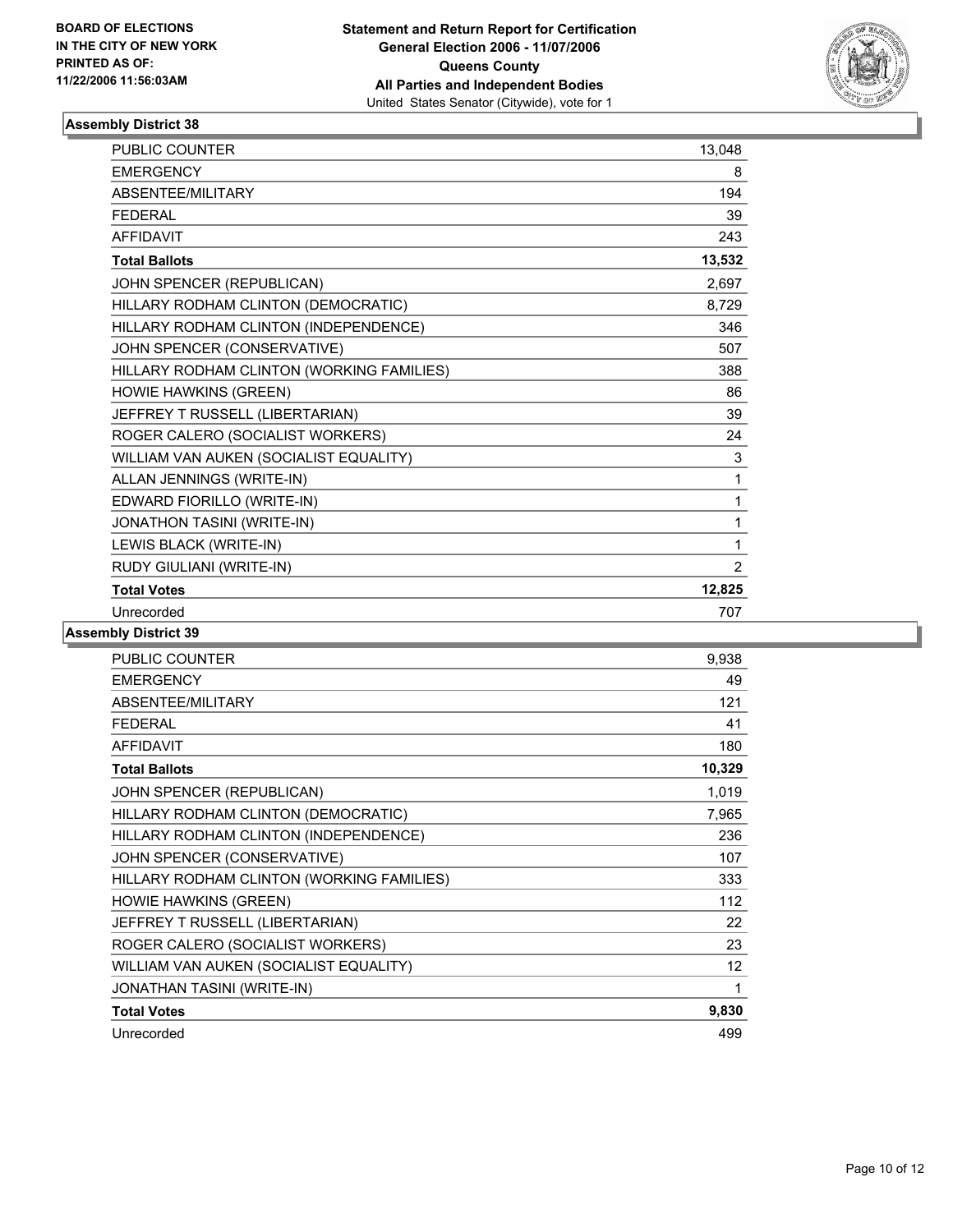

## **Total for United States Senator (Citywide) - Queens County**

| <b>EMERGENCY</b><br>663<br>ABSENTEE/MILITARY<br>6,142<br>1,427<br><b>FEDERAL</b><br><b>AFFIDAVIT</b><br>4.889<br>330,641<br><b>Total Ballots</b><br>JOHN SPENCER (REPUBLICAN)<br>50,162<br>HILLARY RODHAM CLINTON (DEMOCRATIC)<br>235,003<br>HILLARY RODHAM CLINTON (INDEPENDENCE)<br>8,096<br>JOHN SPENCER (CONSERVATIVE)<br>7,190<br>HILLARY RODHAM CLINTON (WORKING FAMILIES)<br>11,168<br>HOWIE HAWKINS (GREEN)<br>2,904<br>JEFFREY T RUSSELL (LIBERTARIAN)<br>968<br>553<br>ROGER CALERO (SOCIALIST WORKERS)<br>143<br>WILLIAM VAN AUKEN (SOCIALIST EQUALITY)<br>AL SHARPTON (WRITE-IN)<br>$\mathbf{1}$<br>$\overline{\mathbf{c}}$<br>ALAN W. JENNINGS (WRITE-IN)<br>1<br>ALEXANDER DAF LOS JR. (WRITE-IN)<br>$\mathbf{1}$<br>ALI MC CLEAN (WRITE-IN)<br>32<br>ALLAN JENNINGS (WRITE-IN)<br>3<br>ALLAN W. JENNINGS (WRITE-IN)<br>$\mathbf 1$<br>ALLEN JENNINGS (WRITE-IN)<br>$\mathbf 1$<br>AMADO DIALLO (WRITE-IN)<br>1<br>BISHOP CHARLES CHAPAL (WRITE-IN)<br>CHARLES BARON (WRITE-IN)<br>1<br>1<br>DAISY DUCK (WRITE-IN)<br>1<br>E. FINK (WRITE-IN)<br>EDWARD FIORILLO (WRITE-IN)<br>1<br>$\mathbf 1$<br>ELAINE BERGENFELD (WRITE-IN)<br>4<br>ELIZABETH GOLDSMITH (WRITE-IN)<br>ELLEN KODADEK (WRITE-IN)<br>1<br>ERIC DUWE (WRITE-IN)<br>1<br>FRED NATHANSON (WRITE-IN)<br>1<br>GIANARIS, MIKE (WRITE-IN)<br>1<br>GREGORY W. MEEKS (WRITE-IN)<br>1<br>1<br>JEFFERSON SMITH (WRITE-IN)<br>1<br>JENNINGS (WRITE-IN)<br>1<br>JOEL BERGER (WRITE-IN)<br>1<br>JOHN GLENN (WRITE-IN)<br>$\overline{\mathbf{c}}$<br>JOHNATHAN TASINI (WRITE-IN)<br>JONATHAN TASANI (WRITE-IN)<br>1<br>$\overline{\mathbf{c}}$<br>JONATHAN TASINI (WRITE-IN)<br>$\overline{\mathbf{c}}$<br>JONATHAN TISANI (WRITE-IN)<br>1<br>JONATHON TASINI (WRITE-IN)<br>1<br>KENNETH DELLEQUILA (WRITE-IN)<br>1<br>LEWIS BLACK (WRITE-IN) | PUBLIC COUNTER | 317,520 |
|---------------------------------------------------------------------------------------------------------------------------------------------------------------------------------------------------------------------------------------------------------------------------------------------------------------------------------------------------------------------------------------------------------------------------------------------------------------------------------------------------------------------------------------------------------------------------------------------------------------------------------------------------------------------------------------------------------------------------------------------------------------------------------------------------------------------------------------------------------------------------------------------------------------------------------------------------------------------------------------------------------------------------------------------------------------------------------------------------------------------------------------------------------------------------------------------------------------------------------------------------------------------------------------------------------------------------------------------------------------------------------------------------------------------------------------------------------------------------------------------------------------------------------------------------------------------------------------------------------------------------------------------------------------------------------------------------------------------------------------------------------------------------------------------------------------|----------------|---------|
|                                                                                                                                                                                                                                                                                                                                                                                                                                                                                                                                                                                                                                                                                                                                                                                                                                                                                                                                                                                                                                                                                                                                                                                                                                                                                                                                                                                                                                                                                                                                                                                                                                                                                                                                                                                                               |                |         |
|                                                                                                                                                                                                                                                                                                                                                                                                                                                                                                                                                                                                                                                                                                                                                                                                                                                                                                                                                                                                                                                                                                                                                                                                                                                                                                                                                                                                                                                                                                                                                                                                                                                                                                                                                                                                               |                |         |
|                                                                                                                                                                                                                                                                                                                                                                                                                                                                                                                                                                                                                                                                                                                                                                                                                                                                                                                                                                                                                                                                                                                                                                                                                                                                                                                                                                                                                                                                                                                                                                                                                                                                                                                                                                                                               |                |         |
|                                                                                                                                                                                                                                                                                                                                                                                                                                                                                                                                                                                                                                                                                                                                                                                                                                                                                                                                                                                                                                                                                                                                                                                                                                                                                                                                                                                                                                                                                                                                                                                                                                                                                                                                                                                                               |                |         |
|                                                                                                                                                                                                                                                                                                                                                                                                                                                                                                                                                                                                                                                                                                                                                                                                                                                                                                                                                                                                                                                                                                                                                                                                                                                                                                                                                                                                                                                                                                                                                                                                                                                                                                                                                                                                               |                |         |
|                                                                                                                                                                                                                                                                                                                                                                                                                                                                                                                                                                                                                                                                                                                                                                                                                                                                                                                                                                                                                                                                                                                                                                                                                                                                                                                                                                                                                                                                                                                                                                                                                                                                                                                                                                                                               |                |         |
|                                                                                                                                                                                                                                                                                                                                                                                                                                                                                                                                                                                                                                                                                                                                                                                                                                                                                                                                                                                                                                                                                                                                                                                                                                                                                                                                                                                                                                                                                                                                                                                                                                                                                                                                                                                                               |                |         |
|                                                                                                                                                                                                                                                                                                                                                                                                                                                                                                                                                                                                                                                                                                                                                                                                                                                                                                                                                                                                                                                                                                                                                                                                                                                                                                                                                                                                                                                                                                                                                                                                                                                                                                                                                                                                               |                |         |
|                                                                                                                                                                                                                                                                                                                                                                                                                                                                                                                                                                                                                                                                                                                                                                                                                                                                                                                                                                                                                                                                                                                                                                                                                                                                                                                                                                                                                                                                                                                                                                                                                                                                                                                                                                                                               |                |         |
|                                                                                                                                                                                                                                                                                                                                                                                                                                                                                                                                                                                                                                                                                                                                                                                                                                                                                                                                                                                                                                                                                                                                                                                                                                                                                                                                                                                                                                                                                                                                                                                                                                                                                                                                                                                                               |                |         |
|                                                                                                                                                                                                                                                                                                                                                                                                                                                                                                                                                                                                                                                                                                                                                                                                                                                                                                                                                                                                                                                                                                                                                                                                                                                                                                                                                                                                                                                                                                                                                                                                                                                                                                                                                                                                               |                |         |
|                                                                                                                                                                                                                                                                                                                                                                                                                                                                                                                                                                                                                                                                                                                                                                                                                                                                                                                                                                                                                                                                                                                                                                                                                                                                                                                                                                                                                                                                                                                                                                                                                                                                                                                                                                                                               |                |         |
|                                                                                                                                                                                                                                                                                                                                                                                                                                                                                                                                                                                                                                                                                                                                                                                                                                                                                                                                                                                                                                                                                                                                                                                                                                                                                                                                                                                                                                                                                                                                                                                                                                                                                                                                                                                                               |                |         |
|                                                                                                                                                                                                                                                                                                                                                                                                                                                                                                                                                                                                                                                                                                                                                                                                                                                                                                                                                                                                                                                                                                                                                                                                                                                                                                                                                                                                                                                                                                                                                                                                                                                                                                                                                                                                               |                |         |
|                                                                                                                                                                                                                                                                                                                                                                                                                                                                                                                                                                                                                                                                                                                                                                                                                                                                                                                                                                                                                                                                                                                                                                                                                                                                                                                                                                                                                                                                                                                                                                                                                                                                                                                                                                                                               |                |         |
|                                                                                                                                                                                                                                                                                                                                                                                                                                                                                                                                                                                                                                                                                                                                                                                                                                                                                                                                                                                                                                                                                                                                                                                                                                                                                                                                                                                                                                                                                                                                                                                                                                                                                                                                                                                                               |                |         |
|                                                                                                                                                                                                                                                                                                                                                                                                                                                                                                                                                                                                                                                                                                                                                                                                                                                                                                                                                                                                                                                                                                                                                                                                                                                                                                                                                                                                                                                                                                                                                                                                                                                                                                                                                                                                               |                |         |
|                                                                                                                                                                                                                                                                                                                                                                                                                                                                                                                                                                                                                                                                                                                                                                                                                                                                                                                                                                                                                                                                                                                                                                                                                                                                                                                                                                                                                                                                                                                                                                                                                                                                                                                                                                                                               |                |         |
|                                                                                                                                                                                                                                                                                                                                                                                                                                                                                                                                                                                                                                                                                                                                                                                                                                                                                                                                                                                                                                                                                                                                                                                                                                                                                                                                                                                                                                                                                                                                                                                                                                                                                                                                                                                                               |                |         |
|                                                                                                                                                                                                                                                                                                                                                                                                                                                                                                                                                                                                                                                                                                                                                                                                                                                                                                                                                                                                                                                                                                                                                                                                                                                                                                                                                                                                                                                                                                                                                                                                                                                                                                                                                                                                               |                |         |
|                                                                                                                                                                                                                                                                                                                                                                                                                                                                                                                                                                                                                                                                                                                                                                                                                                                                                                                                                                                                                                                                                                                                                                                                                                                                                                                                                                                                                                                                                                                                                                                                                                                                                                                                                                                                               |                |         |
|                                                                                                                                                                                                                                                                                                                                                                                                                                                                                                                                                                                                                                                                                                                                                                                                                                                                                                                                                                                                                                                                                                                                                                                                                                                                                                                                                                                                                                                                                                                                                                                                                                                                                                                                                                                                               |                |         |
|                                                                                                                                                                                                                                                                                                                                                                                                                                                                                                                                                                                                                                                                                                                                                                                                                                                                                                                                                                                                                                                                                                                                                                                                                                                                                                                                                                                                                                                                                                                                                                                                                                                                                                                                                                                                               |                |         |
|                                                                                                                                                                                                                                                                                                                                                                                                                                                                                                                                                                                                                                                                                                                                                                                                                                                                                                                                                                                                                                                                                                                                                                                                                                                                                                                                                                                                                                                                                                                                                                                                                                                                                                                                                                                                               |                |         |
|                                                                                                                                                                                                                                                                                                                                                                                                                                                                                                                                                                                                                                                                                                                                                                                                                                                                                                                                                                                                                                                                                                                                                                                                                                                                                                                                                                                                                                                                                                                                                                                                                                                                                                                                                                                                               |                |         |
|                                                                                                                                                                                                                                                                                                                                                                                                                                                                                                                                                                                                                                                                                                                                                                                                                                                                                                                                                                                                                                                                                                                                                                                                                                                                                                                                                                                                                                                                                                                                                                                                                                                                                                                                                                                                               |                |         |
|                                                                                                                                                                                                                                                                                                                                                                                                                                                                                                                                                                                                                                                                                                                                                                                                                                                                                                                                                                                                                                                                                                                                                                                                                                                                                                                                                                                                                                                                                                                                                                                                                                                                                                                                                                                                               |                |         |
|                                                                                                                                                                                                                                                                                                                                                                                                                                                                                                                                                                                                                                                                                                                                                                                                                                                                                                                                                                                                                                                                                                                                                                                                                                                                                                                                                                                                                                                                                                                                                                                                                                                                                                                                                                                                               |                |         |
|                                                                                                                                                                                                                                                                                                                                                                                                                                                                                                                                                                                                                                                                                                                                                                                                                                                                                                                                                                                                                                                                                                                                                                                                                                                                                                                                                                                                                                                                                                                                                                                                                                                                                                                                                                                                               |                |         |
|                                                                                                                                                                                                                                                                                                                                                                                                                                                                                                                                                                                                                                                                                                                                                                                                                                                                                                                                                                                                                                                                                                                                                                                                                                                                                                                                                                                                                                                                                                                                                                                                                                                                                                                                                                                                               |                |         |
|                                                                                                                                                                                                                                                                                                                                                                                                                                                                                                                                                                                                                                                                                                                                                                                                                                                                                                                                                                                                                                                                                                                                                                                                                                                                                                                                                                                                                                                                                                                                                                                                                                                                                                                                                                                                               |                |         |
|                                                                                                                                                                                                                                                                                                                                                                                                                                                                                                                                                                                                                                                                                                                                                                                                                                                                                                                                                                                                                                                                                                                                                                                                                                                                                                                                                                                                                                                                                                                                                                                                                                                                                                                                                                                                               |                |         |
|                                                                                                                                                                                                                                                                                                                                                                                                                                                                                                                                                                                                                                                                                                                                                                                                                                                                                                                                                                                                                                                                                                                                                                                                                                                                                                                                                                                                                                                                                                                                                                                                                                                                                                                                                                                                               |                |         |
|                                                                                                                                                                                                                                                                                                                                                                                                                                                                                                                                                                                                                                                                                                                                                                                                                                                                                                                                                                                                                                                                                                                                                                                                                                                                                                                                                                                                                                                                                                                                                                                                                                                                                                                                                                                                               |                |         |
|                                                                                                                                                                                                                                                                                                                                                                                                                                                                                                                                                                                                                                                                                                                                                                                                                                                                                                                                                                                                                                                                                                                                                                                                                                                                                                                                                                                                                                                                                                                                                                                                                                                                                                                                                                                                               |                |         |
|                                                                                                                                                                                                                                                                                                                                                                                                                                                                                                                                                                                                                                                                                                                                                                                                                                                                                                                                                                                                                                                                                                                                                                                                                                                                                                                                                                                                                                                                                                                                                                                                                                                                                                                                                                                                               |                |         |
|                                                                                                                                                                                                                                                                                                                                                                                                                                                                                                                                                                                                                                                                                                                                                                                                                                                                                                                                                                                                                                                                                                                                                                                                                                                                                                                                                                                                                                                                                                                                                                                                                                                                                                                                                                                                               |                |         |
|                                                                                                                                                                                                                                                                                                                                                                                                                                                                                                                                                                                                                                                                                                                                                                                                                                                                                                                                                                                                                                                                                                                                                                                                                                                                                                                                                                                                                                                                                                                                                                                                                                                                                                                                                                                                               |                |         |
|                                                                                                                                                                                                                                                                                                                                                                                                                                                                                                                                                                                                                                                                                                                                                                                                                                                                                                                                                                                                                                                                                                                                                                                                                                                                                                                                                                                                                                                                                                                                                                                                                                                                                                                                                                                                               |                |         |
|                                                                                                                                                                                                                                                                                                                                                                                                                                                                                                                                                                                                                                                                                                                                                                                                                                                                                                                                                                                                                                                                                                                                                                                                                                                                                                                                                                                                                                                                                                                                                                                                                                                                                                                                                                                                               |                |         |
|                                                                                                                                                                                                                                                                                                                                                                                                                                                                                                                                                                                                                                                                                                                                                                                                                                                                                                                                                                                                                                                                                                                                                                                                                                                                                                                                                                                                                                                                                                                                                                                                                                                                                                                                                                                                               |                |         |
|                                                                                                                                                                                                                                                                                                                                                                                                                                                                                                                                                                                                                                                                                                                                                                                                                                                                                                                                                                                                                                                                                                                                                                                                                                                                                                                                                                                                                                                                                                                                                                                                                                                                                                                                                                                                               |                |         |
|                                                                                                                                                                                                                                                                                                                                                                                                                                                                                                                                                                                                                                                                                                                                                                                                                                                                                                                                                                                                                                                                                                                                                                                                                                                                                                                                                                                                                                                                                                                                                                                                                                                                                                                                                                                                               |                |         |
|                                                                                                                                                                                                                                                                                                                                                                                                                                                                                                                                                                                                                                                                                                                                                                                                                                                                                                                                                                                                                                                                                                                                                                                                                                                                                                                                                                                                                                                                                                                                                                                                                                                                                                                                                                                                               |                |         |
|                                                                                                                                                                                                                                                                                                                                                                                                                                                                                                                                                                                                                                                                                                                                                                                                                                                                                                                                                                                                                                                                                                                                                                                                                                                                                                                                                                                                                                                                                                                                                                                                                                                                                                                                                                                                               |                |         |